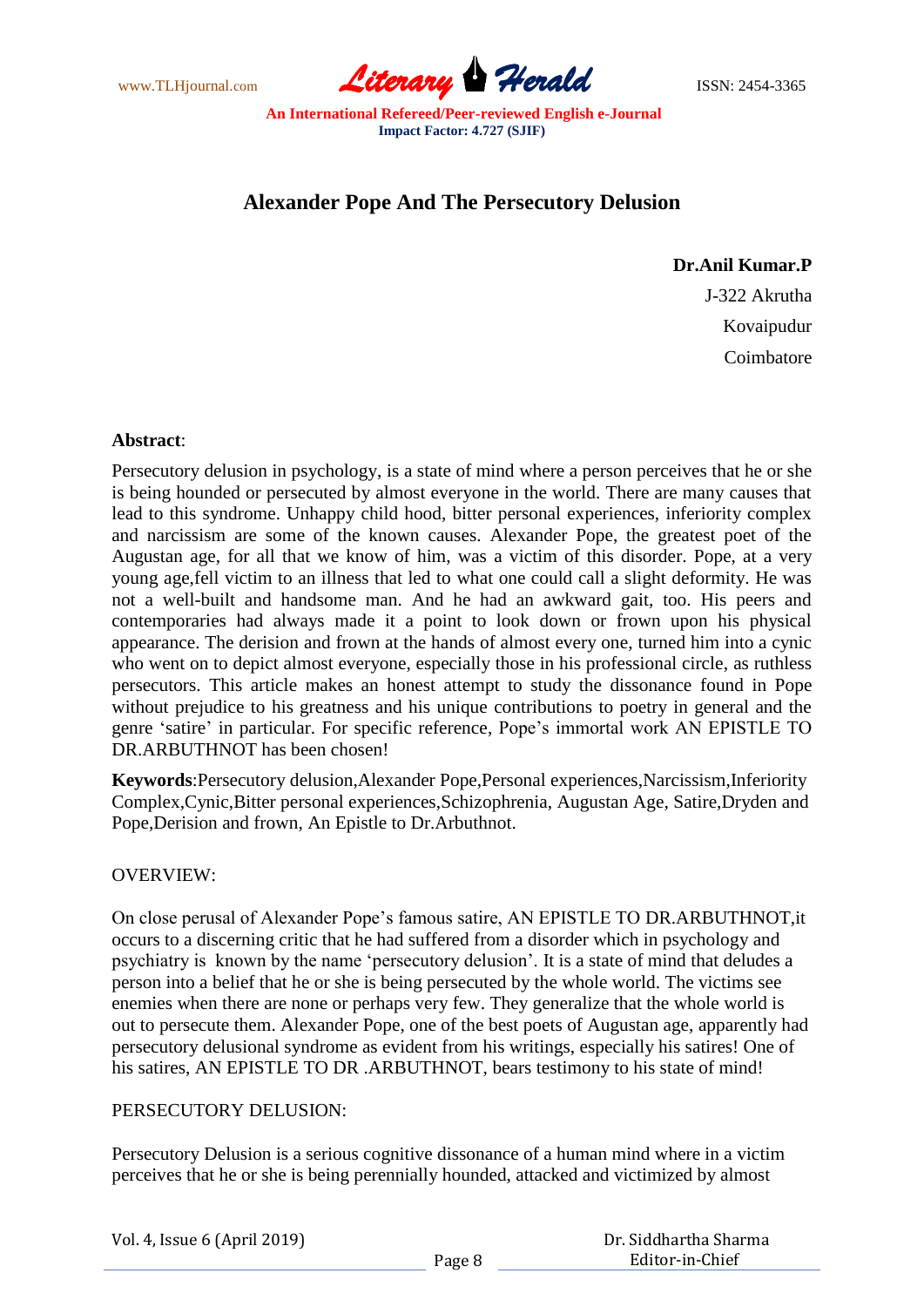www.TLHjournal.com **Literary Herald ISSN: 2454-3365** 

every one. Psychological studies, supported by medical science, have attributed many causes to this dissonance! A victim of persecutory delusion may have had bitter personal experiences in life. The person may have suffered from inferiority complex arising out of his or her physical appearance! The victim may have had some narcissistic personality disorder; a narcissistic personality disorder is a cognitive dissonance where a person indulges in excessive and abundant self-love!

ALEXANDER POPE:

Alexander Pope is easily the greatest poet of the Augustan age. It was an age when poets like Alexander Pope emulated classicists like Ovid, Virgil and Homer. Alexander Pope's contributions to the Augustan age are written in resplendent letters in the annals of English literature. While he had drawn inspiration from all great masters, he had a style of his own; a style quite difficult for any of the poets of the upcoming generations to emulate!

POPE'S EARLY AND PERENNIAL IMPRESSIONS OF THE WORLD:

Alexander Pope was born on May 21, 1688.A severe illness when he was young, undermined his health to the effect of a deformity. He was not a strongly built man. Neither was he handsome and nor was he of an affable nature; he was quite ill-tempered and was easily excited to passionate resentment. He was also denied education in a good school as he had been from a Roman Catholic back ground. He often grudged the desultory education he had received from an average school!!By the time he grew into a young man, his impressions about the world had been formed! He had grown to loathe the enemies (both real and perceived!) waiting to drive their daggers into his frail and deformed body. They were there everywhere; in his neighbourhood, in the town, in the countryside, in foreign countries and perhaps even among his friends!

His peers and contemporaries had some share of contribution to the plight of young Pope. They derided, frowned upon and even threw hateful glances at him. Many of his contemporaries had also grown green with envy as he was fast becoming an unchallenged craftsman of poetry. Pope indeed had no patrons. He never sought recommendations or endorsements from patrons and the nobles. For, he believed that his art was supreme and it would speak for itself across generations! Contextually, the following lines of Pope would describe his personality:

 NOR FORTUNE'S WORSHIPPER,NOR FASHION'S FOOL, NOT LUIRE'S MADMAN,NOR AMBITION'S TOOL, NOR PROUD,NOR SERVILE.......... THAT IF HE PLEASED BY MANY WAYS,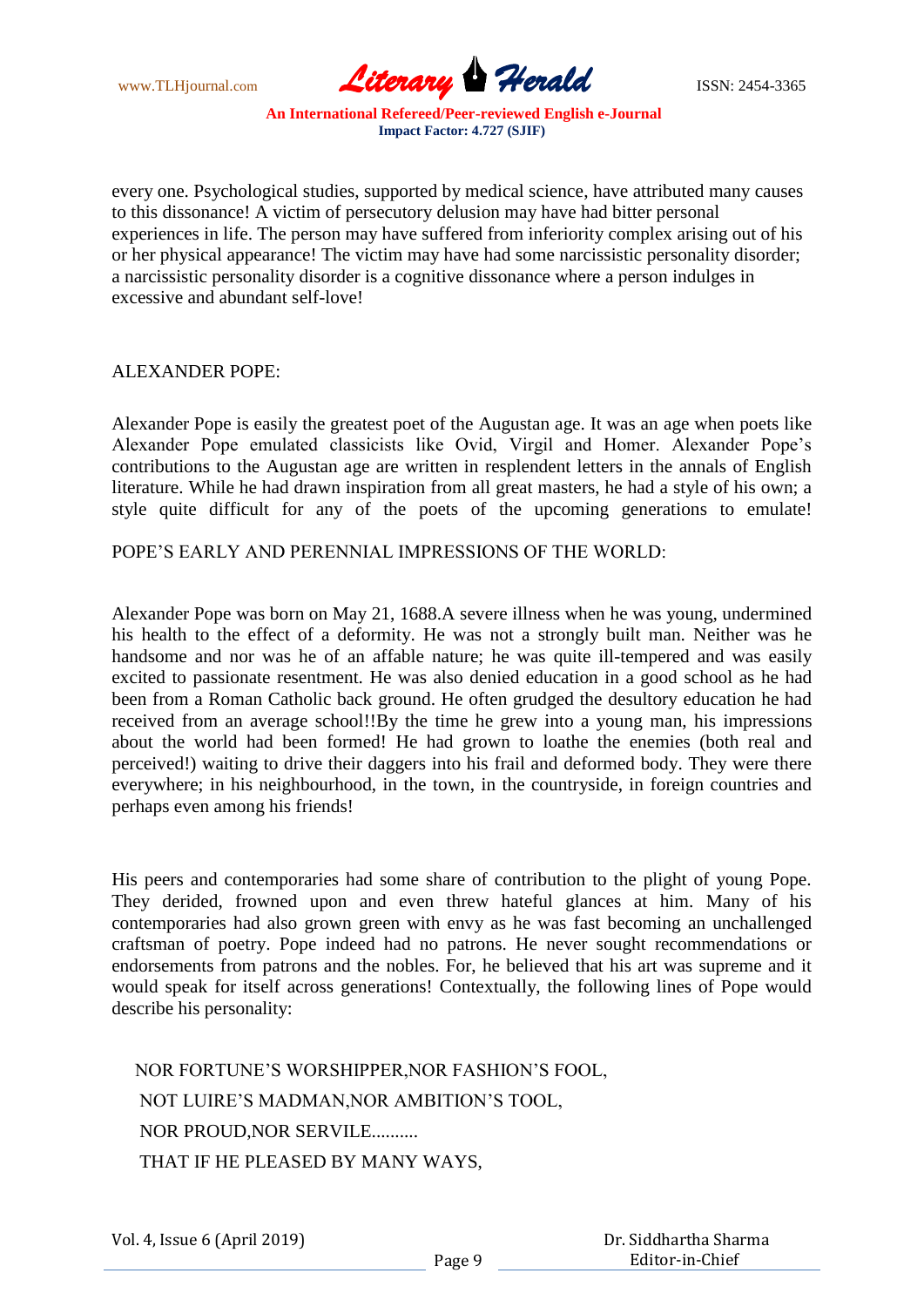www.TLHjournal.com **Literary Herald Herald** ISSN: 2454-3365

 THAT FLATTERY,EVEN TO KINGS,HE HELD A SHAME, AND THOUGH A LIE IN VERSE OR PROSE THE SAME, THAT NOT IN FANZY A MAZE HE WANDERED LONG, BUT STOPPED TO TRUTH AND MORALIZED HIS SONG; THAT NOT FOR FAME,BUT VIRTUE'S BETTER END, HE STOOD THE FURIOUS FOE,THE TIMID FRIEND.

The lines from AN EPISTLE TO DR.ARBUTHNOT,speak volumes of his personality.

## POPE AS THE GREATEST SATIRIST OF HIS AGE:

English satire is believed to have taken birth in the twelfth century. It is indeed difficult to imagine any literature entirely devoid of satiric spirit! But it was not till some time after the Norman conquest,one could find compositions deserving the reasonable tag of satire. The masters like Ovid,Cicero and Horace had satirical references made in their works although the chief aim of their works had not been satire. So, it is difficult to bestow any unqualified greatness on these masters as exponents of satire.

English satire rested on the above flimsy foundations till the beginning of the reign of Edward III.The bards of the age were too happy to be singing about the king's exploits and satirizing the enemies by throwing mockeries at them! The gifted poet, Langland lashed out at the church, the law and the trade through his THE PIERS PLOWMAN. Men like Geoffrey Chaucer contributed to satire, too. He had a style that was subtle and polite! There were a few poets who tried aping Chaucer's style with little success. At the beginning of the  $16<sup>th</sup>$  century, Skelton tried his hands at satire. In 1551, Thomas Moore's UTOPIA took the world by storm. However, across all these eras, satire had only been incidental.

Finally, it all rested on John Dryden to teach how to produce effects through wit without the confusion of violence and vengeance. With his smoothness of style, lucidity of expressions and the choice of message, Dryden discovered a genre for the posterity. His MAC FLECKNOE and ABSALAM and ACHITHOPEL are exquisite examples of his craft.

Alexander Pope's desperate sojourn looking for inspiration, ended at the libraries that had shelved Dryden's satires. Burning his mid night oil, Pope diligently and laboriously scanned through Dryden's works. The diligent endeavour ended with Pope perfecting the art of satire with his classical knowledge and well-earned craftsmanship. Now he had also discovered an opportunity to lambast the world for the wounds it had perceivably inflicted upon him. His basic claims to greatness as a satirist would rest on THE RAPE OF A LOCK, THE DUNCIAD and AN EPISTLE TO DR.ARBUTHNOT although his other works too have satirical outlook. Those other works would qualify for another research work on Pope, incidentally. By the time he published the works mentioned above, he had already become the greatest satirist representing his era!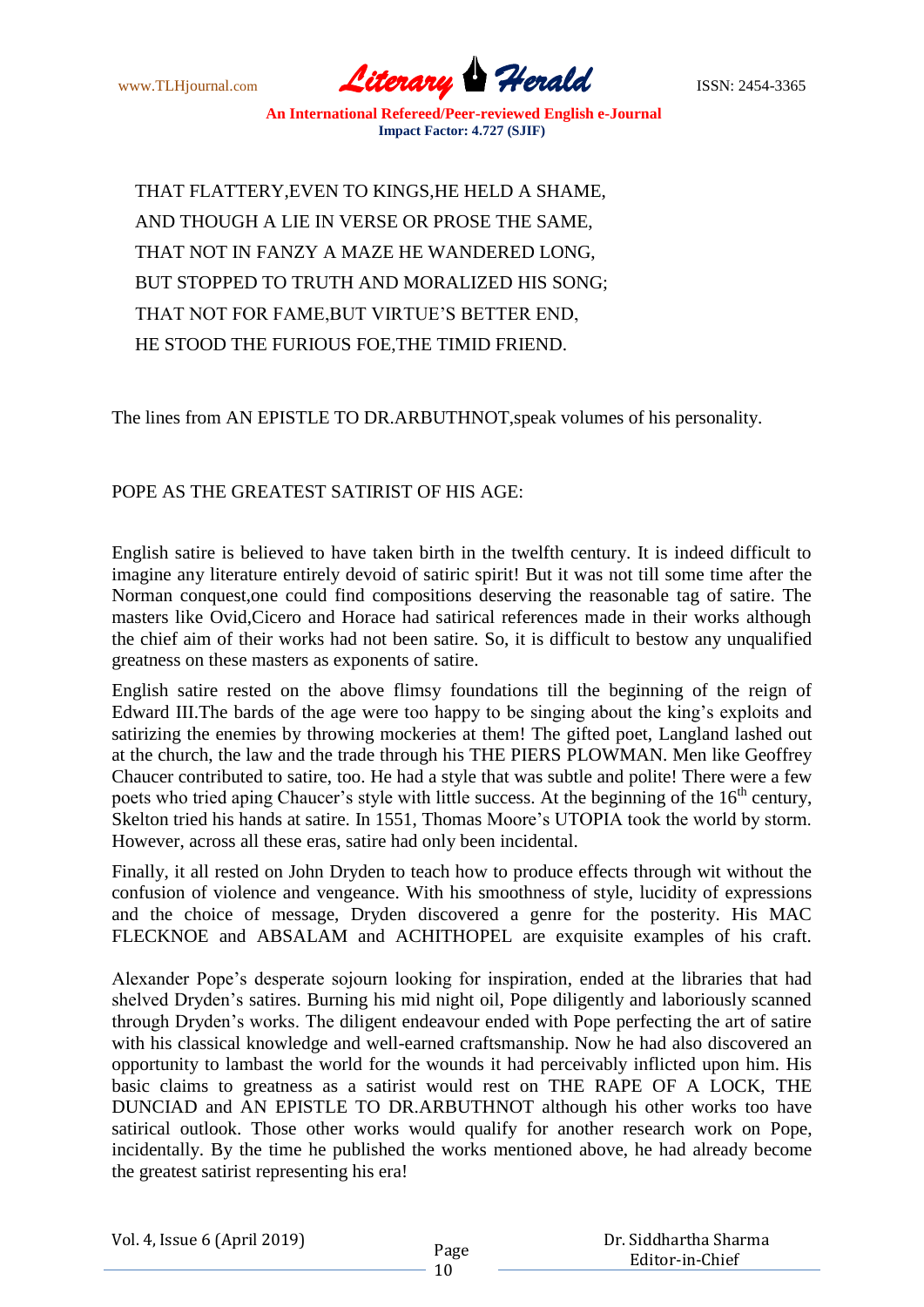www.TLHjournal.com **Literary Herald Herald** ISSN: 2454-3365

#### AN EPISTLE TO DR.ARBUTHNOT:

This work is primarily chosen to illustrate and establish that Pope had persecutory delusions. This is one piece of writing where Pope spits venom at his detractors as ferociously as a wounded cobra cobra does! The poem opens as a dramatic monologue. It is, however, addressed to Doctor Arbuthnot who had treated Pope for his infirmities of body and mind. As the poem opens, Pope asks his servant, John Searl, not to permit any of the poetasters to see him. They have come knocking at his door seeking appointment. All of them desire his friendship, patronage and intellectual support to enrich their careers. Pope knows, as such that these are men of mediocre quality whose works do not deserve any support or patronage. These men of inferior quality would hound him like dogs. They will tear him apart if he does not favour them. Pope is annoyed. He describes and rather dismisses each poetaster's ugly demand with the intellect only a satirist of exquisite quality could possess!

Pope further explains how innuendos are thrown at him for the ills of others. A person by name James Moore has been licentious and guilty of transgressing morality. And his wife, Lady Walpole elopes with someone. Pope's poetry and wits are held responsible for the above sins. Among the people waiting at the door, there is a person who had learnt to write poems by practising them on the wall with charcoal. Annoyed at their presence, Pope requests his friend, Doctor Arbuthnot to prescribe some medicine to get rid of them!

## CRITICAL ACCLAIM FOR 'AN EPISTLE TO DR.ARBUTHNOT':

As far as artistry, class, technical finesse are concerned, AN EPISTLE TO DR.ARBUTHNOT is incomparable and remains one of the finest masterpieces ever written in the history of English literature. The satire has been a study for research scholars across universities over a century or so, now! The satire has earned the biggest approbation for Pope from men of no less eminence than Samuel Johnson and Lord Byron. In the Indian musical parlance, it is like a well-composed Indian classical song that flows like a smooth rivulet of Hindustani raga!

Pope's rhyme, rhythm and metre are of the highest order. While it is a scathing satire, it appeals to the faculties of the intelligentsia! No wonder, the poem had been discussed, analysed and appreciated at the coffee houses, motels and taverns by the wittiest men of arts and letters! What else could a poet ask for?

Pope's versification follows heroic couplet, a form which had been immortalized by Dryden!

| Vol. 4, Issue 6 (April 2019) |      | Dr. Siddhartha Sharma |
|------------------------------|------|-----------------------|
|                              | Page | Editor-in-Chief       |
|                              |      |                       |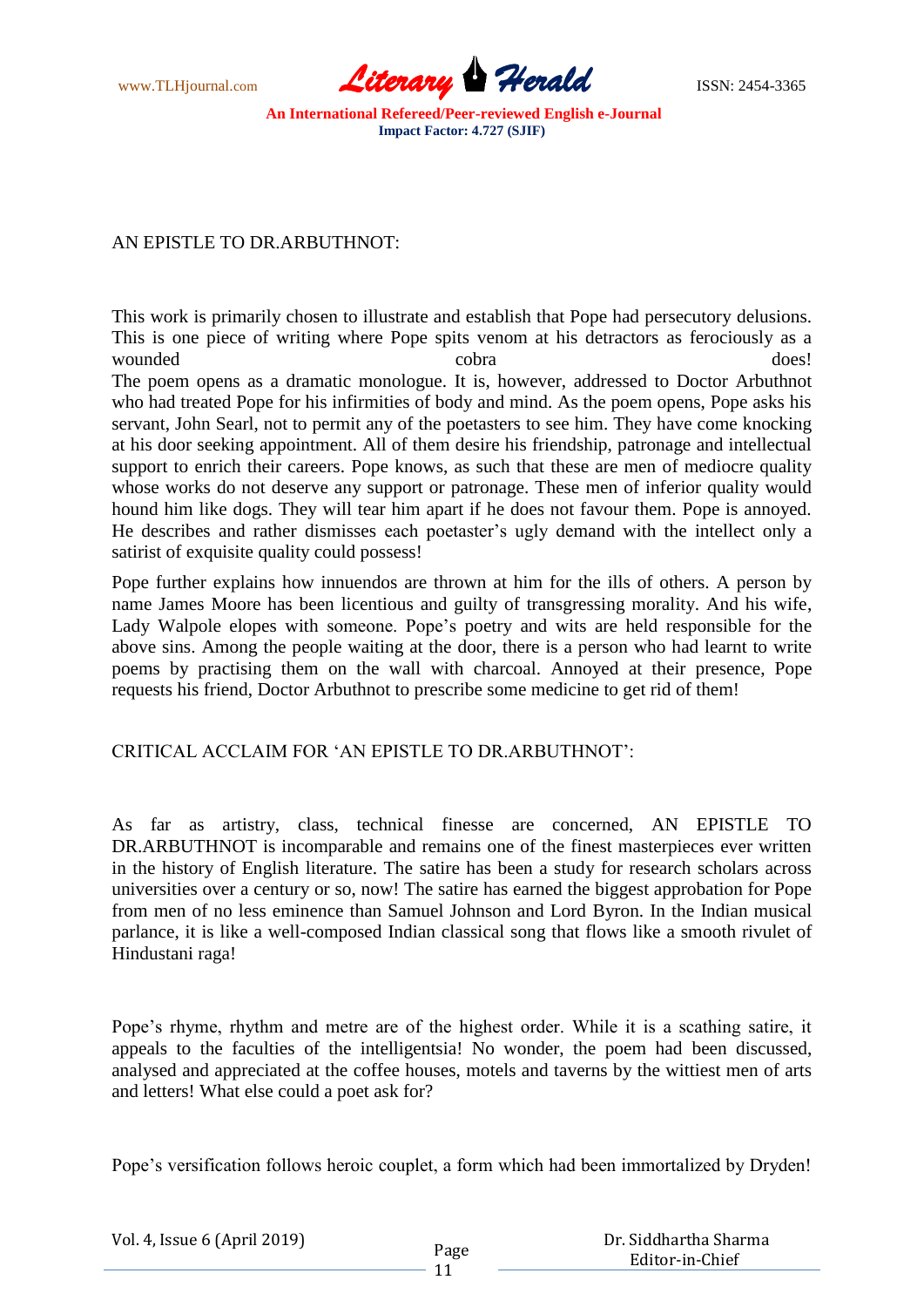www.TLHjournal.com **Literary Herald Herald** ISSN: 2454-3365

However, he shows remarkable flexibility in addressing the limitations of heroic couplet. As against the traditional style of closed couplet, he allows the sense of one couplet to flow into the next lines so as to achieve the desired impact! And, one can easily conclude that as far as this new form of couplet is concerned, he surpasses his master John Dryden!!!

## POPE'S PERSECUTORY DELUSIONS IN 'AN EPISTLE TO DR.ARBUTHNOT:

The poem AN EPISTLE TO DR.ARBUTHNOT has been a classical piece prescribed for study in universities across the world. It has also excited passionate research in scholars from many popular universities in the world. However, as for the primary objective of this article, there are unpleasant observations a scholar has to make in regard to the symptoms of persecutory delusion expressively found throughout this great work!

The poem, in its typically classical style, lambasts the world for its maladies. It criticizes people from many walks of life although at the beginning Pope is seen expressing his annoyance at only the poetasters who have thronged in huge numbers to see him.

The narrative insidiously changes and an atmosphere of private quarrel and a brawl soon builds. It is not just the poetasters who have wronged him. It is now the whole world! There is a tenebrous spectacle of men of different social status waiting to pounce on him. Their social status and intellect, notwithstanding, they are bent upon tearing him apart!!!

If one were to be in Pope's shoes, a semblance of justification can be offered to defend his displeasure at the poetasters who have just besieged him. They are men of inferior quality who want an honest gentleman to butcher his conscience and help them earn name and fame. There are men who have shown professional jealousy at him. Pope's indignation at them is well-directed! Here one can defend Pope's reaction as a response precipitated by provocation from the poetasters! It would not be fair to attach any signs of persecutory delusion here!

But, as the narration picks momentum, one can see a different pattern. Persecutory delusion has different layers to it like paranoid schizophrenia, schizoaffective disorder, delusional disorder and bipolar disorder. Let us see some of these layers here:

#### PARANOID SCHIZOPPHRENIA:

It is a mental state of mind where a person loses complete touch with reality. The victim feels there are aggressive voices tormenting him or her. There could also be images of enemies waiting to cause physical harm. The victim's reaction to this perceived persecution is loud, boisterous, belligerent and aggressive. Engulfed by a sense of hysteria, the victim would scream out his or her aggression at objects that are in the vicinity or sight!

#### SCHIZOAFFECTIVE DISORDER:

Vol. 4, Issue 6 (April 2019)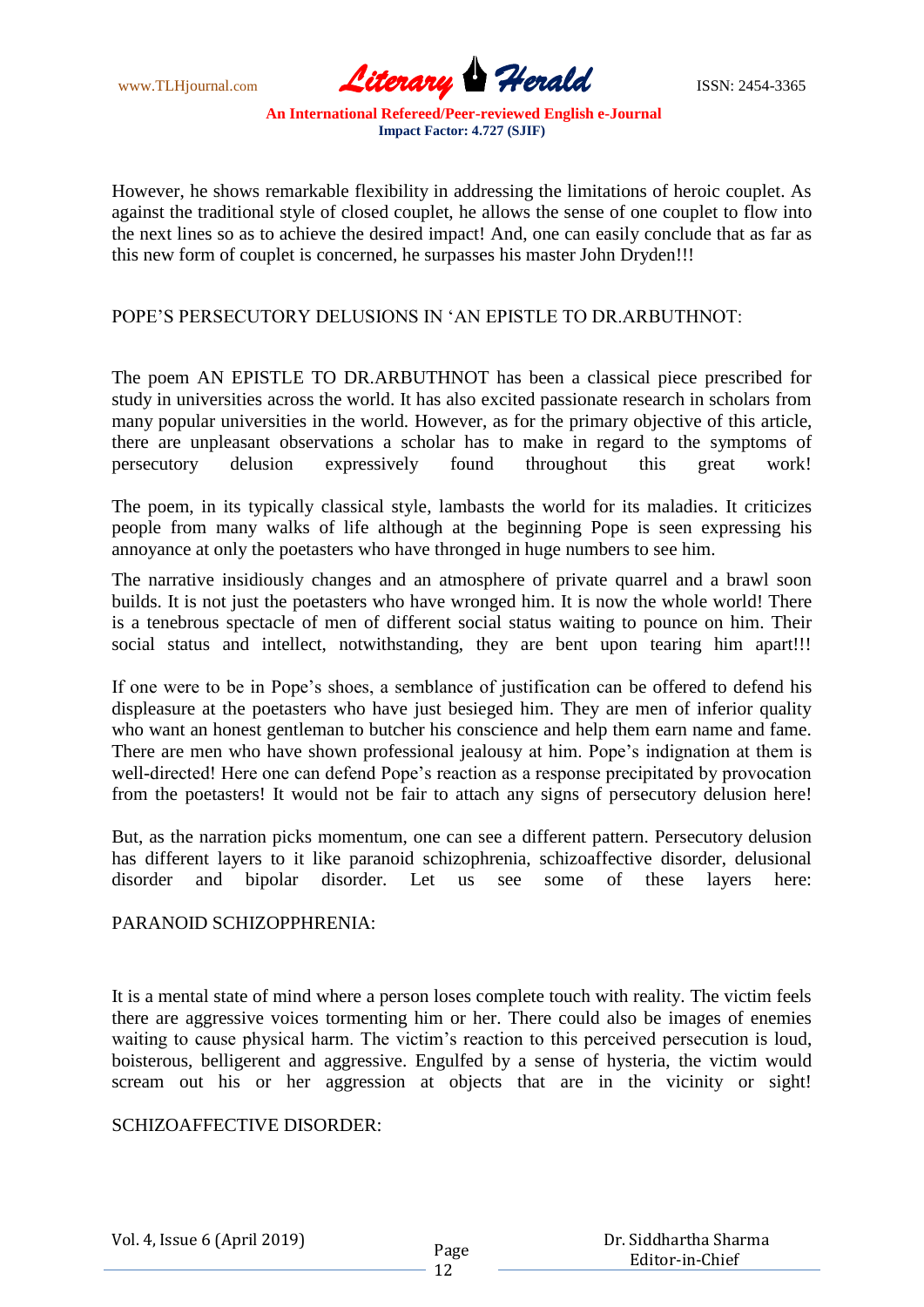www.TLHjournal.com **Literary Herald Herald** ISSN: 2454-3365

This is one state characterized by abnormal thought processes and mood swings. Depressed moods, hallucinations, disorganized thinking and maniac behaviour are the explicit symptoms of this disorder!

#### DELUSIONAL DISORDER:

This is a state when the victim suffers from delusions. A psychiatrist or clinical psychiatrist could find that the victim perennially nurses false beliefs despite there being evidences to the country. The treatment of this state has always been a challenge to any medical practitioner .For, the diagnosis of the state has been more challenging than the remedy!

#### POPE AND THE DELUSIONS:

On close examination of all the couplets, a discerning mind can observe that Pope has been ruthlessly and unscrupulously subjective in his attack. A person with some knowledge of psychology would find some layers of persecutory delusion(already discussed earlier!) in his passages!

Dr.Arbuthnot,who is a physician himself cautions Pope against the far-reaching consequences of his attack on every one irrespective of their intellectual and social status. The physician says that if he has been in Pope's place, he will handle his detractors more modestly and politely. Moreover, he will also be discriminate in his choice of who should be attacked and who should be spared! But, Pope disagrees with him and impudently continues his attack!

Pope informs his readers that he has suffered a lot at the hands of his contemporary writers. They are flatterers who desire his friendship to gain ulterior motives. Some of them pretentiously dedicate their works to Pope. They praise him in pompous language which he abhors!

Pope is in an unforgiving mood. He exhibits abnormal behaviour by using vocabulary which does not befit a dignified communication. He defends his language by saying that his detractors deserve the worse response! The heights of persecutory delusion could be seen in the references of Atticus and Sporus.

## SCATHING REFERENCE ON ATTICUS:

Mark Pattison opines that the reference to Atticus is at one hand a master piece of Pope's skill, but on the other, his base disposition as a man. There is a venomous malignity of rancour in the reference! The great writer, Addison is being caricatured as Atticus. Although Pope wrote these lines many years ago, he published it only eight years after the death of Addison.

Vol. 4, Issue 6 (April 2019)

 Dr. Siddhartha Sharma Editor-in-Chief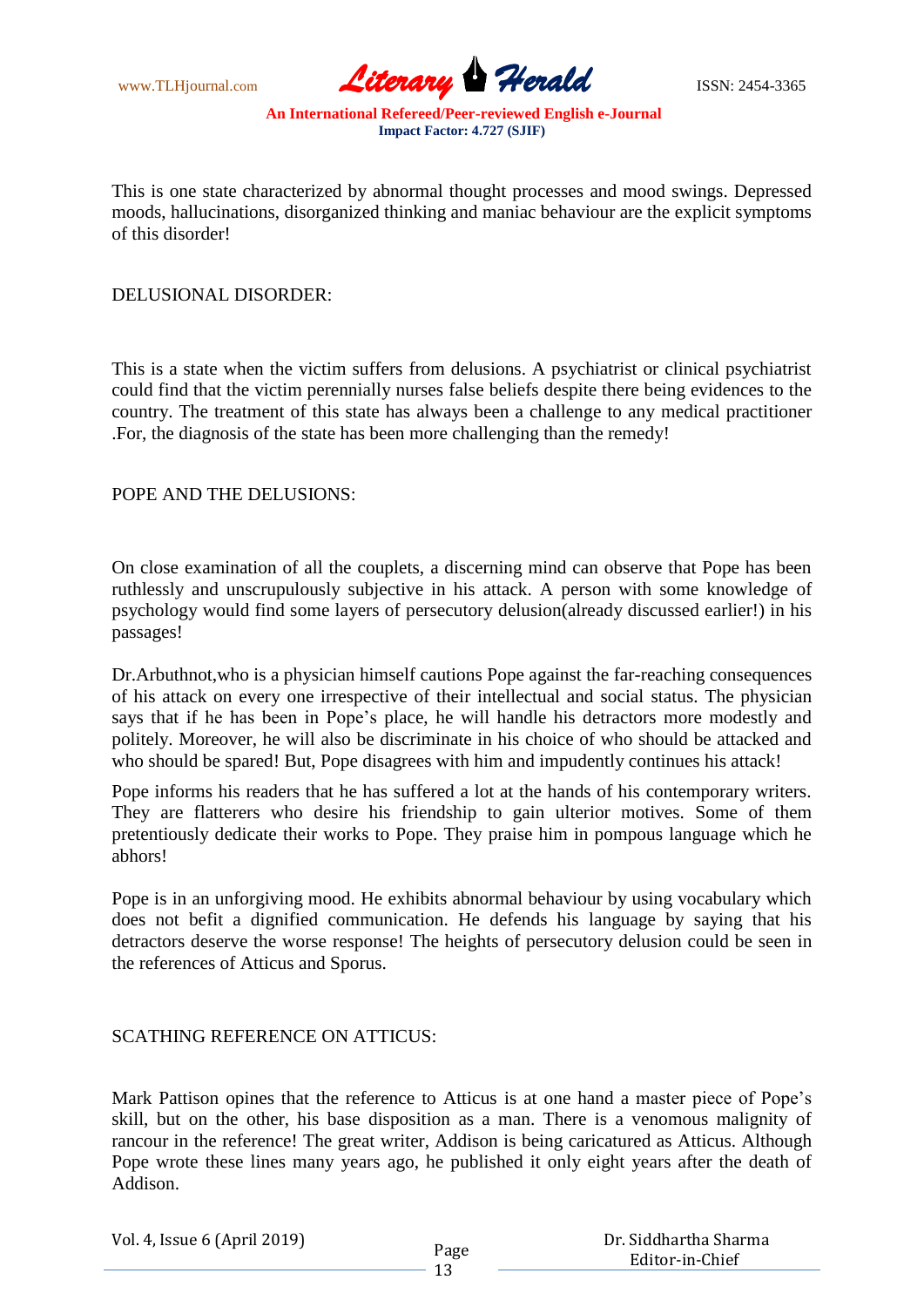

Addison was a respected literary figure. He had great respect for Pope's work. He considered Pope to be one of the best in the era. On occasions, he had appraised Pope's work as any critic would do! Pope's temperament was such that any minor criticism of his work would be viewed bitterly and personally. This perhaps could be pope's reason to turn his guns at an innocent and innocuous Addison! Here, one can see that Pope is suspicious to the core; a symptom of persecutory delusion.

## SCATHING REFERENCE ON SPORUS:

Sporus is the veiled name for Lord Harvey! According to Dr.Johnson, this is the meanest passage in the epistle! The original character, Sporus is a slave under Nero. Pope uses this name to refer to Lord Harvey with malice, hysteria and with bouts of schizophrenia!

Lord Harvey was one of the most accomplished public servants of his time! He was a supple politician and a parliamentary orator par excellence! Harvey was also a writer of some acclaim. His book MEMOIRS OF GEORGE II was well -received! His wife Mary Lepell had always been respected and admired by Pope!

Pope vehemently criticizes Harvey for being effeminate. Pope feels that Harvey(referred to as Sporus) has no public honour, what so ever! Pope's delusion touches a new height when he refers to Harvey as ''ill-smelling and blood-sucking bug ''.He further calls him a ''a painted child of dirt''.

In his fit of anger and schizophrenia, he compares Harvey with Satan. He also brings in a comparison of Eve and Queen Caroline. Like Satan tempting Eve, Harvey tempts Queen Caroline with his beguiling words. In his state of uncontrollable mania, he remarks that Harvey's words to the queen are comparable to the excretions of a toad!

UNDIAGNOSED VICTIM OF PERSECUTORY DELUSION:

Available evidences say that in Pope's time, medical science definitely did not have any advanced procedures to diagnose a cognitive impairment as serious as persecutory delusion. The layers of persecutory delusion mentioned earlier would have hardly been diagnosed either!

Today, medical journals explicitly state that the subjectivity of one's writings would throw basic insights on his or her personality. Anecdotal details of one's private life could also throw in evidences to form certain impressions (both clinical and general) on one's personality.